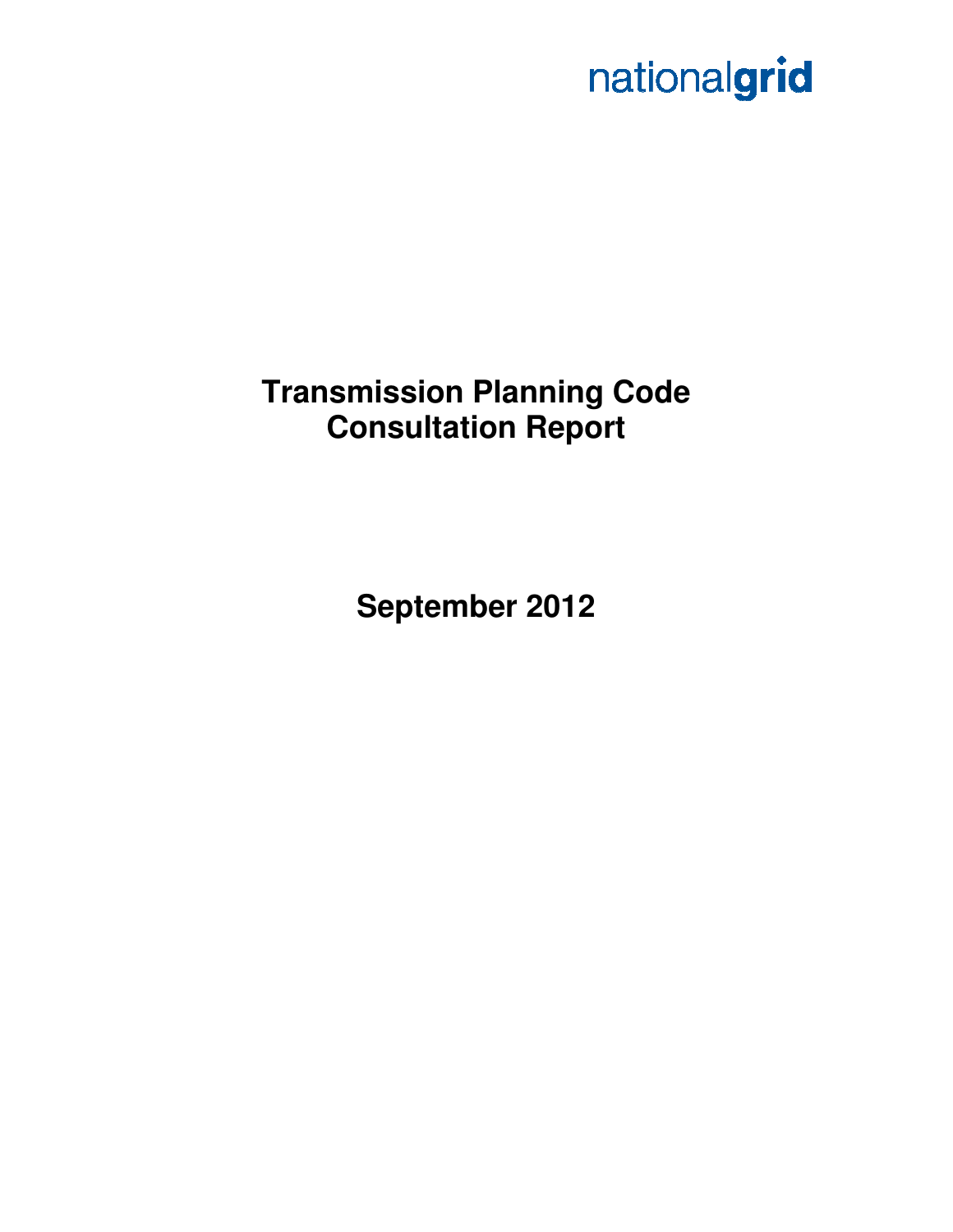#### **Introduction**

National Grid Gas (NTS) has an obligation to prepare and consult on a Transmission Planning Code under Special Condition C11 of its Gas Transporter (GT) Licence in respect of the NTS ("the Licence").

The Licence requires that the Transmission Planning Code (TPC) contains a description of the main technical factors that affect the planning and development of the NTS and includes a methodology to determine the physical capability of the NTS.

The Licence also requires National Grid Gas (NTS) to maintain the TPC and periodically review it at least once every two years. National Grid Gas (NTS) shall consult on any proposed changes to the TPC and submit the findings of the review, any proposed amendments and any representations received during the consultation to the Authority for approval.

In line with the above Licence obligations, National Grid Gas (NTS) has undertaken a review of the TPC and is proposing amendments to the document. This report seeks approval from the Authority to amend the TPC (in accordance with Licence Special Condition C11 5(a)) and as such contains the outcome of the review, details of the consultation and is submitted together with the proposed amendments and representations.

## **Summary of the Proposed Changes to the TPC**

National Grid Gas (NTS) presented on the TPC consultation process during the Uniform Network Code (UNC) Transmission Workgroup<sup>1</sup> on 3rd May 2012 and invited the industry to submit issues for review. Subsequently, National Grid Gas (NTS) received no issues.

National Grid Gas (NTS) reviewed the TPC and identified a number of proposed changes. For clarification, the proposed changes have been predominantly driven by legislation relating to the Planning Act 2008, Industrial Emissions Directive (IED) and European Union Third Package.

The TPC was updated with the proposed changes (v2.1) and together with a consultation covering letter both documents were published on the National Grid Gas  $(NTS)$  website<sup>2</sup>. An industry consultation on the proposed changes was issued on 29 June 2012 and the closing date for responses was 03 August 2012. National Grid Gas (NTS) received one response (see below for details).

 $\overline{a}$ <sup>1</sup> http://www.gasgovernance.co.uk/tx/030512

<sup>&</sup>lt;sup>2</sup> http://www.nationalgrid.com/uk/Gas/TYS/TPC/